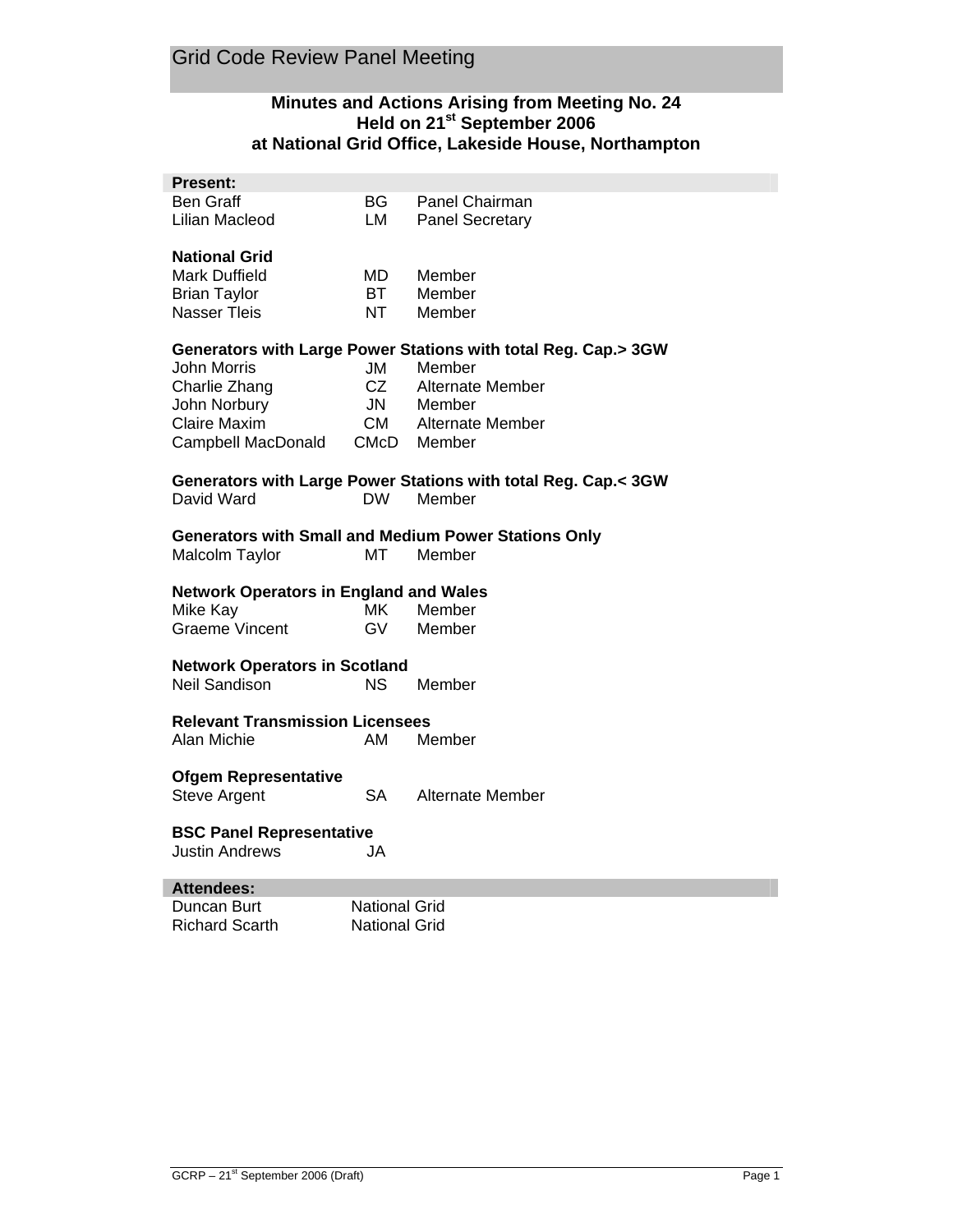## **1. Introductions/Apologies for Absence**

534. Apologies for absence were received from Richard Cook (Gens >3GW), Dave Carson (DNOs in Scotland), Guy Nicholson (Generators with Novel Units), Stuart Graudus (NEC), Jean Pompee (EISO), Chandra Trikha (RTL), Bridget Morgan (Ofgem) and Kathryn Coffin (Elexon).

## **2. Minutes of Last Meeting**

535. The draft minutes of the 23<sup>rd</sup> Grid Code Review Panel (GCRP) meeting held on 20<sup>th</sup> July 2006 were APPROVED and will be accessible from the Grid Code Website.

## **3. Review of Actions**

- 536. All the outstanding actions from the previous meetings have been completed or were the subject of agenda items, except for:
	- Minute 319 (Intertrips)

BT informed the Panel that a generic guidance statement would be circulated to members after the meeting. The statement focuses on the technical, not commercial, aspects of Intertrips. Comments from Panel Members on the statement would be appreciated.

The Panel discussed the most appropriate placement of the statement for publication purposes. Panel Members are to indicate their preference regarding publication method i.e. incorporated within Grid Code or accessible from National Grid's Industry Information website.

#### **Action: National Grid (BT) and GCRP Members**

Minute 458 (Reactive Capability Survey)

BT informed the Panel that the BC2 Proforma was used by the National Grid Control Room to reflect short term changes to a plant Reactive Capability. BT also indicated that a non compliant generator would require a derogation and consequently for the User to resubmit their performance chart.

JN queried whether the high level process was sufficiently understood by the User community, particularly the relationship between the Generator Performance Chart and the BC2 fax proforma. Panel Members agreed that there was a lack of clarity in process and it would be useful if there was an associated process diagram to assist Users.

BT, CM and JN to discuss the matter further and provide an update to November's GCRP meeting.

#### **Action: National Grid (BT)**

Minute 460 (Generators Fuel Backup Status)

BT informed the Panel that generator's fuel backup status would be an annual request from National Grid as the information formed part of Winter Consultation Report which deals with Security of Supply and Generators Backup Fuel Status.

National Grid agreed to the Panel's suggestion that future letters accompanying such surveys would describe what the information would be used for and why the data was required.

National Grid also acknowledged the Panel's request for sufficient notice for any future requests for Generators Backup Fuel Status data with the GCRP being considered as a possible forum where notice of a future request could be given.

JN indicated that it would be beneficial, as a safeguard, if the existing Grid Code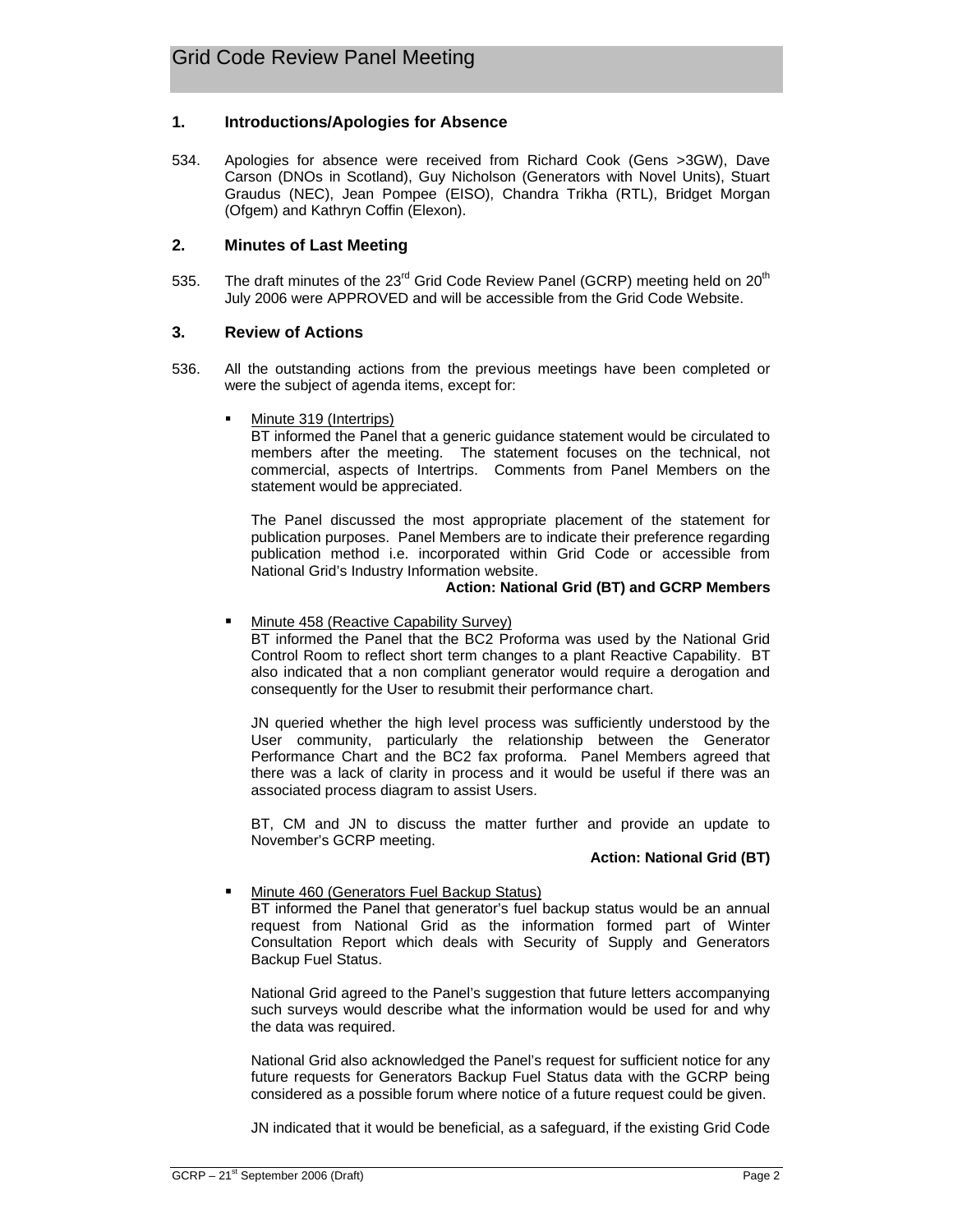provisions (PC2.1) regarding the submission of data to Authority and the Secretary of State were expanded to cover requests for data received outside the formal framework of PC.A.5.6. In the meantime, he suggested that any such request for data be accompanied by a similar undertaking covering confidentiality and restriction of use to that set out in PC2.1(d).

National Grid agreed to give further thought to existing Grid Code provisions regarding the submission of data to relevant the authorities.

#### **Action: National Grid (BT)**

#### Minute 471 (Grid Code Governance)

BG informed the Panel that Members had indicated to him they were currently content with the existing governance structure and that hence National Grid would not be proposing any changes to the process at the moment.

MT reiterated that teleconferencing and e-mail services could be used to facilitate extraordinary meetings of the GCRP and BG agreed.

Minute 498 (1320 MW Rule)

NT confirmed that restrictions had been placed into certain Bilateral Agreements where deemed appropriate by National Grid as a safe guard against common mode failure faults that might result in generation losses in excess of 1320 MWs.

NT informed the Panel that 1320 MW was a GB SQSS term used in the definition of 'Infrequent Infeed Loss Risk' and represents the largest generation loss for which the system is planned and operated to be resilient against.

JN suggested that the words in the Bilateral Agreement should reflect the GB SQSS term of 'Infrequent Infeed Loss Risk' rather than 1320 MW as this would assist in keeping the terminology accurate if there was a future change to the GB SQSS.

National Grid to consider further the grandfathering and testing implications of the 1320 MW restrictions in the Bilateral Agreement.

#### **Action: National Grid (NT)**

Panel Members' emphasised the importance of a public debate on this matter and in particular the appropriate wording to ensure the obligations were readily understandable, unambiguous and appropriately applied.

Panel Members indicated that whilst they did not necessarily question the engineering requirement or disagreed with the need and principle to safeguard the transmission system, they did feel the process whereby such fundamental changes could be put into Bilateral Agreements, without a Grid Code change or any sort of generic flag, was flawed and expressed their deep disappointment.

MT added that it was also important to clarify how Users could demonstrate compliance with such a statement at commissioning and throughout subsequent operations of the Power Station.

National Grid agreed to consider whether this statement would be introduced as a generic requirement within the Grid Code together with any associated issues. It was acknowledged that the relevant words in the Bilateral Agreement required a substantial review.

**Action: National Grid (NT)**

 Minute 499 (Rated MW) Update to be provided to next Panel Meeting.

**Action: National Grid**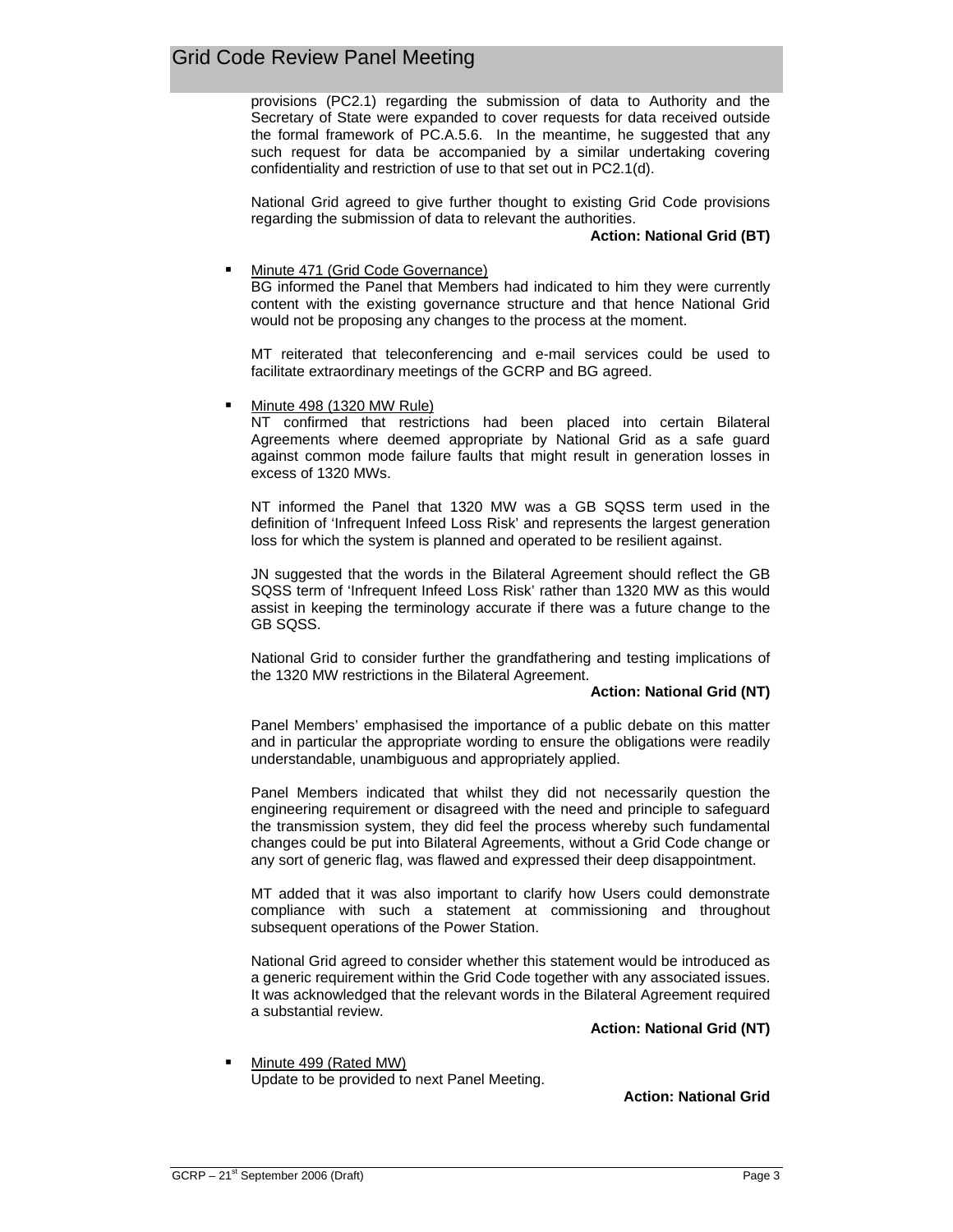- Minute 525 (British Grid System Agreement GBSC8 Appendix) National Grid confirmed to the Panel that there was no requirement to publish the GBSC8 Appendix.
- Minute 526 (Electric Time) National Grid confirmed that there were no plans for the removal of the Electric Time provisions (BC3.4.3) within the Grid Code due to the fact that Electric Time was still used in certain system and was a useful indicator in ensuring that the long term average for system frequency remained at 50Hz.

### 537. Mutil Unit BMU

BT presented the Multi Unit BMU Update to the Panel. The Panel NOTED that the process for informing National Grid of any updates/changes to the treatment of Multi Shaft CCGTs for gaining access to MW above MEL was to remain the same for the immediate future. The lack of usage of the existing system being a strong reason behind National Grid's decision not to develop an automated electronic system.

Some Panel Members reiterated their concerns regarding the inflexibility of the current fax based system for offering access to MW above MEL and the fact Generators did not believe that National Grid were acting on faxes submitted.

Panel Members indicated that if an electronic system were to be developed (particularly if accompanied by modifications to the BM process i.e. dynamic parameters) the utilisation of the service would be greater.

Panel Members also asked that if the system could be automated or at the very least made less cumbersome whether:

- a) the system would also be used to notify availability of MW below SEL
- b) whether the service would be extended to units other than CCGTs.

JN suggested that, irrespective of whether the submission is automated or not, consideration should be given to amending the Grid Code to include this process.

BT indicated that National Grid would not be able to change any thing in time for this winter and that any comments on how the process could be improved would be welcomed. It was agreed that the issue would be placed on February's GCRP agenda.

#### **Action: GCRP Members**

MT indicated that it might be beneficial for the matter to be considered at National Grid's next Operational Forum. National Grid to investigate the possibility of adding the issue onto Operational Forum agenda.

## **Action: National Grid (BT)**

National Grid will 'cc' appropriate GCRP Members when the letter outlining the process for winter 2006/07 is circulated to the Users of multi shaft units.

#### **Action: National Grid (BT)**

## **4. Grid Code Development Issues**

#### 538. Grid Code Consultation Papers

The Panel NOTED that B/06 (Regional Differences) had been implemented on  $1<sup>st</sup>$ September 2006.

MK informed the Panel that corresponding DCRP changes would be processed urgently in order to minimise any difference between the two codes on this issue.

The Panel NOTED that the consultation period for C/06 (Control Telephony Electrical Standard) closed on  $19<sup>th</sup>$  September 2006, eight consultation responses had been received.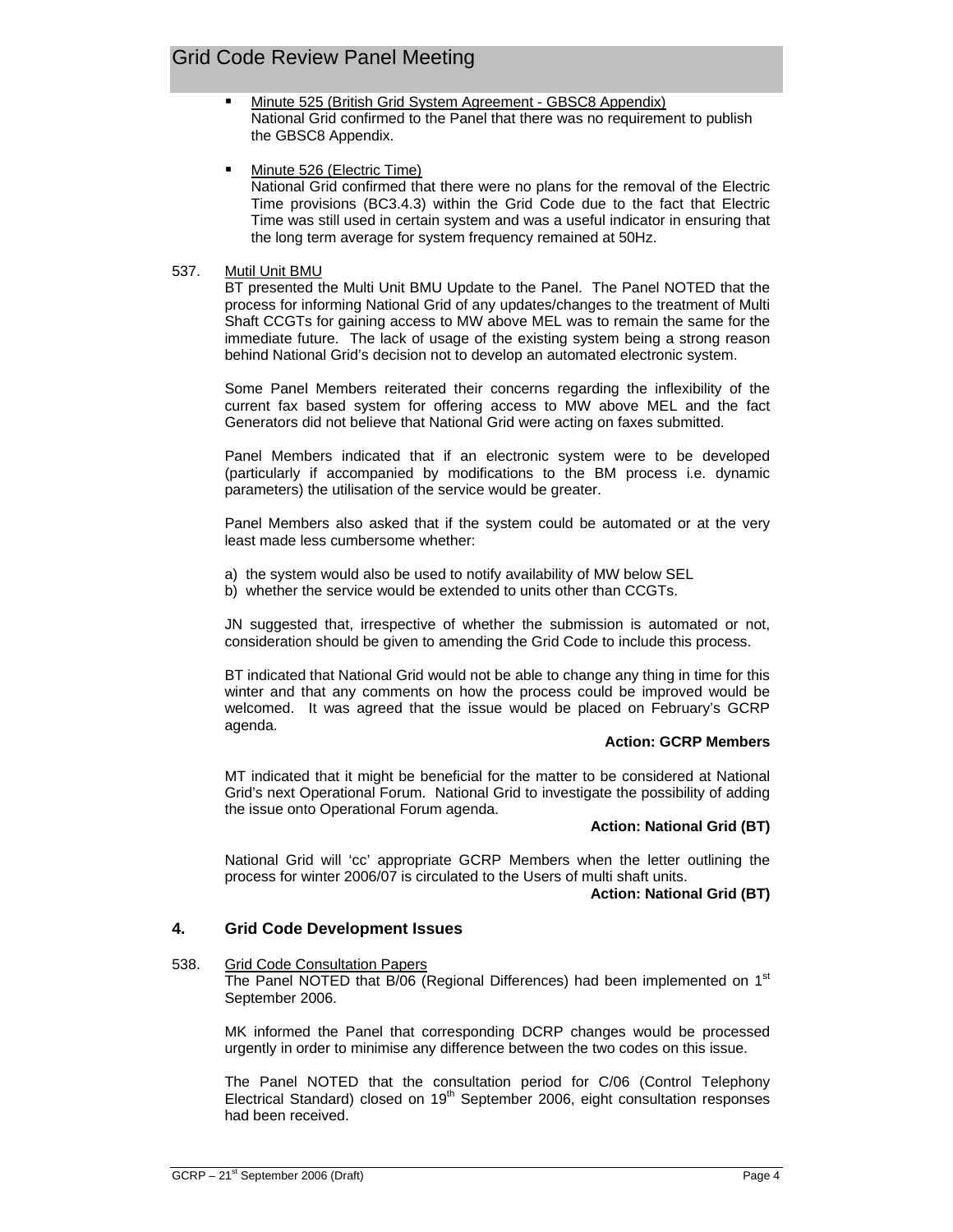# Grid Code Review Panel Meeting

#### 539. Grid Code Outstanding Issues The Panel NOTED the newly populated 'Date of Next Review' field. Panel to provide comments to National Grid regarding the applicability of proposed review dates, where appropriate.

**Action: GCRP Members** 

## **5. Proposed Grid Code Changes**

#### **Low Frequency Demand Disconnection Relay Settings**

- 540. NT provided an overview of the proposed amendments to incorporate the settings of low frequency demand disconnection relays within the Grid Code Connection Conditions. Other related changes to the Operating Code were also discussed.
- 541. The Panel were informed that the changes were being proposed following requests by Users to improve the visibility of settings required by National Grid, which are currently included in Bilateral Agreements.
- 542. The Panel NOTED that the proposals would also remove the annual review of the low frequency demand disconnection settings. NT informed the Panel that experience had shown that a less frequent review period would be more appropriate and that it is proposed that reviews would be conducted only when there had been significant changes on the Transmission or Distribution Systems.
- 543. MK noted that the proposed relay settings table did not contain geographically specific data. NS replied that such data was included in the annual Week 24 data submission. GV indicated that the data table presented by National Grid as part of the proposals was in line with his expectations.
- 544. MK also queried whether the new proposals would eliminate the discussions which currently take place between the relevant parties on this issue. NT indicated that such discussions would continue when appropriate.
- 545. The Panel NOTED that in the event of the Authority approving and implementing the proposals, the Bilateral Agreements would be amended to cross reference the new Grid Code provisions.
- 546. The Panel AGREED that the proposals should proceed directly to Industry Consultation.

**Action: National Grid (MD)**

## **Control and System Telephony Proposals**

- 547. MD provided an overview of the proposed Grid Code Control and System Telephony changes which were twofold i) introduction of a new telephony service – 'System Telephony' and ii) to amend existing Grid Code telephony provisions in response to a recent review of the Black Start procedures which would ensure that operational communication between Users and National Grid is not compromised through an emergency.
- 548. The Panel were informed that System Telephony is intended as a complementary service to Control Telephony and would only be used where operational requirements are such that Control Telephony is not practical. System Telephony would not be used at critical site e.g. LJRP parties or at Black Start Stations.
- 549. MD informed the Panel that System Telephony would comprise a dedicated PSTN line and telephone number whose sole purpose would be for operational communication between National Grid and the User.
- 550. JN queried the cost associated with the installation and maintenance of the System Telephony service. It was his understanding that Control Telephony was an infrastructure cost, incurred and reclaimed by National Grid. MD acknowledged that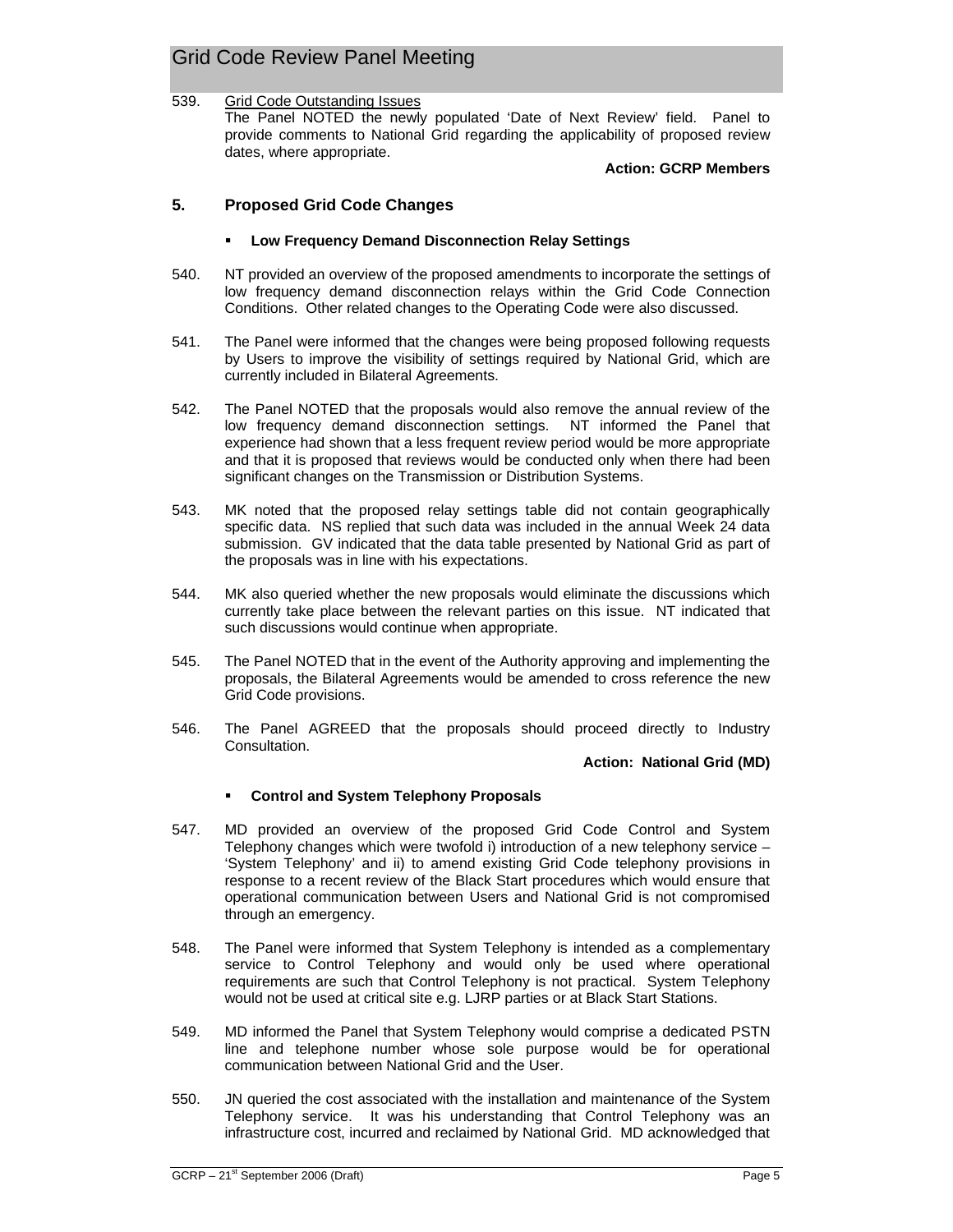Control Telephony was an infrastructure cost and would enquire to the classification of System Telephony expenditure and inform the Panel accordingly.

#### **Action: National Grid (MD)**

551. DW queried whether control points could be moved as it was his understanding that it had to be static. MT queried the number of sites affected by National Grid proposals to introduce System Telephony and over what timescale the new provision would be introduced. MK asked whether the new provisions reflected the National Infrastructure Security Co-ordination Centre guidelines on telephone lines. National Grid agreed to further investigate these issues and provide an update to November's GCRP.

### **Action: National Grid (MD)**

552. The Panel AGREED that the amendment should proceed directly to Industry Consultation following the completion of associated legal text. The Panel AGREED that the Consultation document should clarify Panel Members queries over the proposals.

#### **Action: National Grid (MD)**

- 553. With reference to C/06 (Control Telephony Electrical Standard), which was discussed at July's GCRP meeting which proposed a new Electrical Standard for Control Telephony in England and Wales, JN queried whether there were similar plans for the introduction of such a standard within Scotland.
- 554. NS informed the Panel that the provisions for Control Telephony were slightly different in Scotland due to the fact that the relevant TO's had responsibility for providing the service as outlined in the SO-TO Code and associated SO-TO Code Procedures.
- 555. JN queried why Scottish Power Station obligations were included in the STC and not the Grid Code, given that the Grid Code was the User facing document. The issue of a Control Telephony Standard for Scotland is to be brought to the attention of STC Committee.

#### **Action: National Grid**

## **Management of 'No System Connections'**

- 556. RS provided an overview of the revised Grid Code changes resulting from 'Management of No System Connection' proposals.
- 557. The Panel NOTED that the proposals now include provisions for the recording of the cancellation of a RISSP in Safety Logs.
- 558. Panel to provide comments on the proposal, including legal text, to the relevant party representatives (RS, NS and AM), prior to the Industry Consultation.
- 559. The Panel AGREED that the amendment should proceed directly to Industry Consultation.

**Action: National Grid (MD)**

#### **Housekeeping Amendments**

- 560. MD provided an overview on the proposed Housekeeping Amendments.
- 561. JN informed the Panel of an additional Housekeeping Amendment, a grammatical error in PC.A.5.5.
- 562. The Panel AGREED that the amendment should proceed directly to Industry Consultation.

#### **Action: National Grid (MD)**

563. National Grid acknowledged DW request that the Housekeeping Amendments be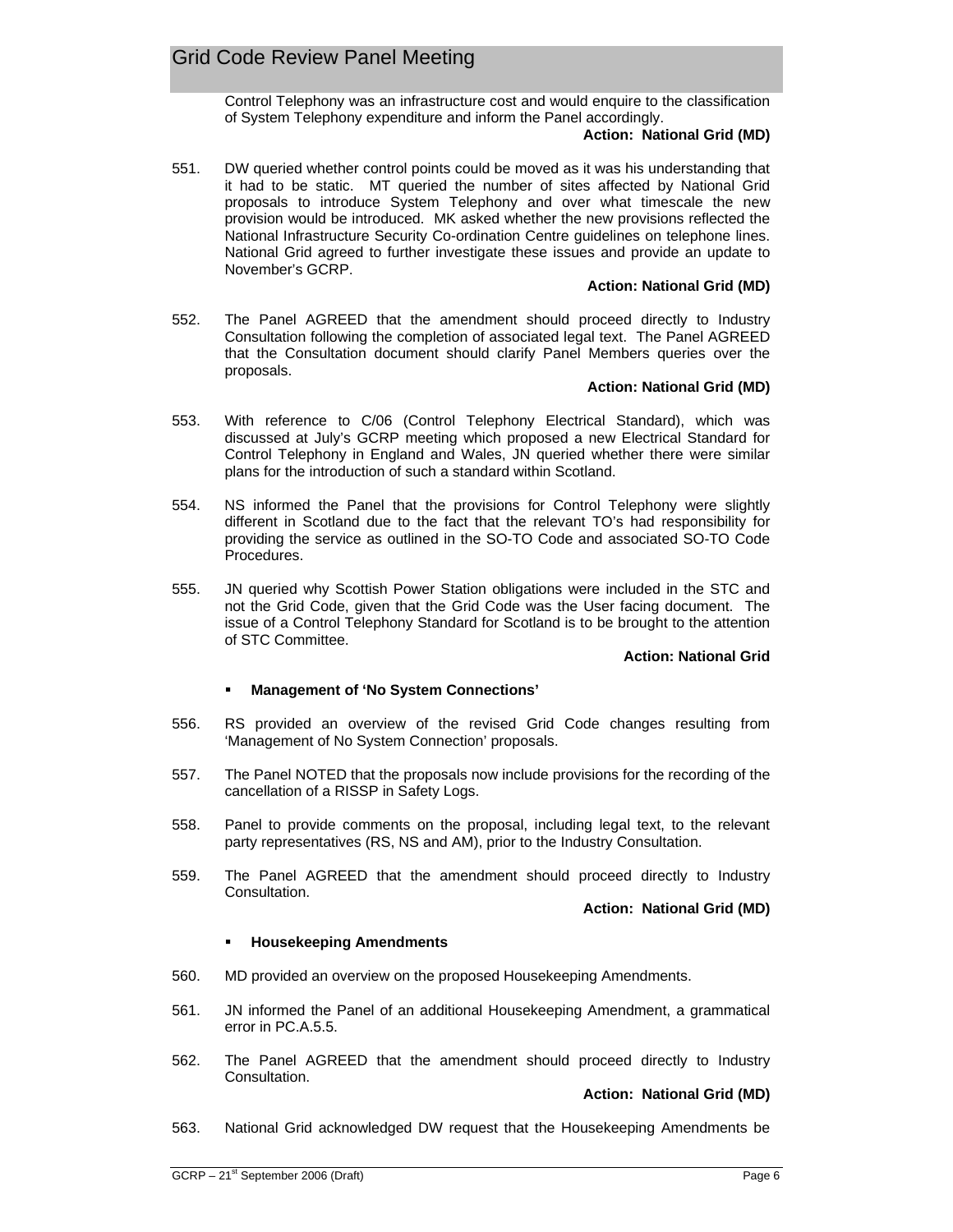## Grid Code Review Panel Meeting

implemented along with another Grid Code proposal to minimise minor revisions to the Grid Code.

## **6. Working Group Reports**

### **P2/5 Working Group**

- 564. MD gave the Panel an update on the P2/5 Working Group.
- 565. The Panel NOTED that the revised legal text had been circulated to the Working Group. A further meeting of the Working Group will be scheduled for the end of October to discuss the revised legal text.
- 566. The Panel NOTED that it was the intention of the Working Group to present their findings and recommendations to February 2007 GCRP meeting to maximise the likelihood that the proposals could be implemented in time for 2007 Week 24 submissions, should the Authority to be minded to approve the changes.

#### **Power Park Modules and Synchronous Generating Units Working Group**

- 567. MD gave the Panel an update on the Power Park Modules and Synchronous Generating Units Working Group.
- 568. The Panel NOTED that the Working Group had reached general agreement on issues discussed. It was the intention of the Working Group to present their findings and recommendations to November's GCRP meeting.

#### **Action: National Grid (MD)**

#### **Low Voltage Demand Disconnection Working Group**

- 569. BG gave the Panel an update on the Low Voltage Demand Disconnection (LVDD) Working Group, on behalf of Emma Carr (Working Group Chairperson).
- 570. The Panel ACKNOWLEDGED National Grid's apology for the delay in progress which was primarily due to resourcing problems.
- 571. The Panel NOTED the revised timescale of Q1 2007, for the next scheduled meeting of the Working Group.

## **7. Authority Decisions**

572. There were no recent Authority Decisions to discuss.

## **8. Annual Summary Report for Significant System Events**

- 573. BT presented the key findings of the Annual Summary Report for Significant System Events to the Panel.
- 574. The Panel NOTED the Annual Summary Report now reflects Scotland in its data.
- 575. NS mentioned that he had provided comments to the format and content of the report to National Grid last year, and queried why they had not been incorporated.
- 576. National Grid apologised for the delay in incorporating the comments and requested that NS resend his comments to BT in order to ensure that they are included in next years report.

**Action: NS**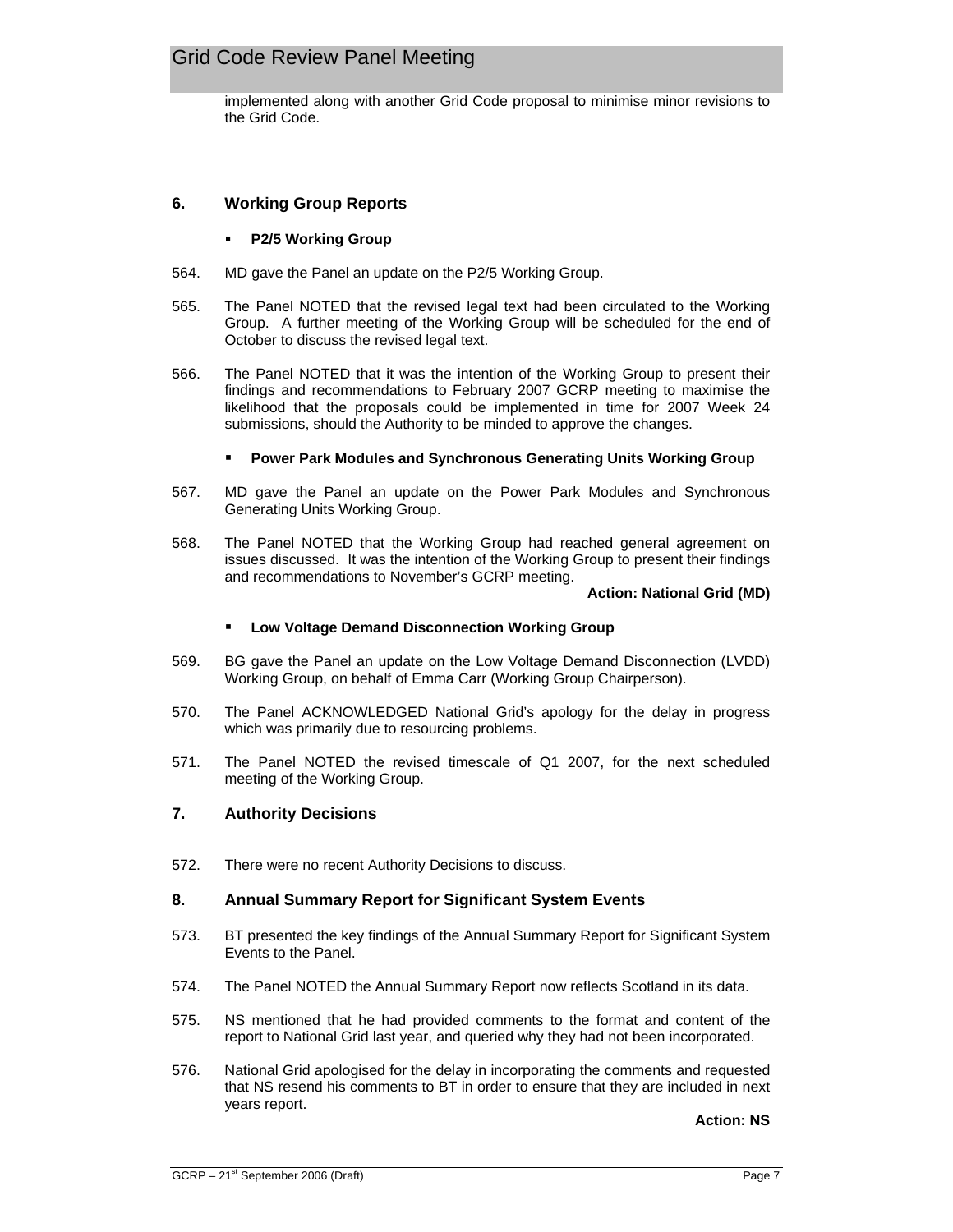## **9. Review of Regional Differences**

- 577. MD gave the Panel an update on the outstanding regional differences that exist within the Grid Code noting that there were three broad areas where changes might be appropriate to be taken forward:
	- "Consequential" changes following on from B/06:
		- Definition of Control Point
		- Registered Capacity Definition
	- Other areas where AEOs noted change could be made through responses to B/06 (but where the changes were out of the scope of B/06):
		- Demand BMU classification
		- Use of 'England and Wales' and 'Scotland' throughout the Grid Code rather than referring to individual Transmission Areas
	- **Those other areas identified in July 2005:** 
		- Technical requirements in Connection Conditions & the Planning Code
		- Operation processes in Operating Codes (OC1 & OC2, OC7, OC9)
		- Safety Rules (OC8A and OC8B)
- 578. The Panel AGREED to progress with the changes to the definitions of Control Point and Registered Capacity which would form part of the Housekeeping Amendment Proposal previously discussed under minutes 560-563.
- 579. The Panel AGREED that the other outstanding items should be included on the Grid Code Outstanding Issues with a review date of September 2007.

## **10. Impact of Other Code Modifications**

- 580. MT informed that Panel that there were no significant amendments being presented to other code panels.
- 581. The Panel NOTED that P205 (Increase in PAR level from 100MWh to 500MWh) had been submitted to the Authority for determination.

## **11. GCRP 2007 Meeting Dates**

- 582. The Panel NOTED and AGREED to the proposed GCRP 2007 meeting dates which would be published on National Grid Industry Information website:
	- Thursday,  $15<sup>th</sup>$  February 2007
	- Thursday,  $17<sup>th</sup>$  May 2007
	- Thursday, 20<sup>th</sup> September 2007
	- Thursday,  $15^{th}$  November 2007
- 583. The Panel NOTED that the 2007 GCRP meetings would be held at National Grid Offices at Warwick.

## **12. Any Other Business**

#### AOR<sub>1</sub>

584. BG informed the Panel that he would be standing down as Chairman of the GCRP. From  $1<sup>st</sup>$  October 2006 Duncan Burt will be assuming this role. The GCRP membership would be updated accordingly and published on the National Grid Industry Information website. BG thanked the GCRP and said how much he had enjoyed working with everyone.

## **Action: Panel Secretary**

#### AOB2

585. JN queried National Grid's process for the booking of a Senior Authorised Person,